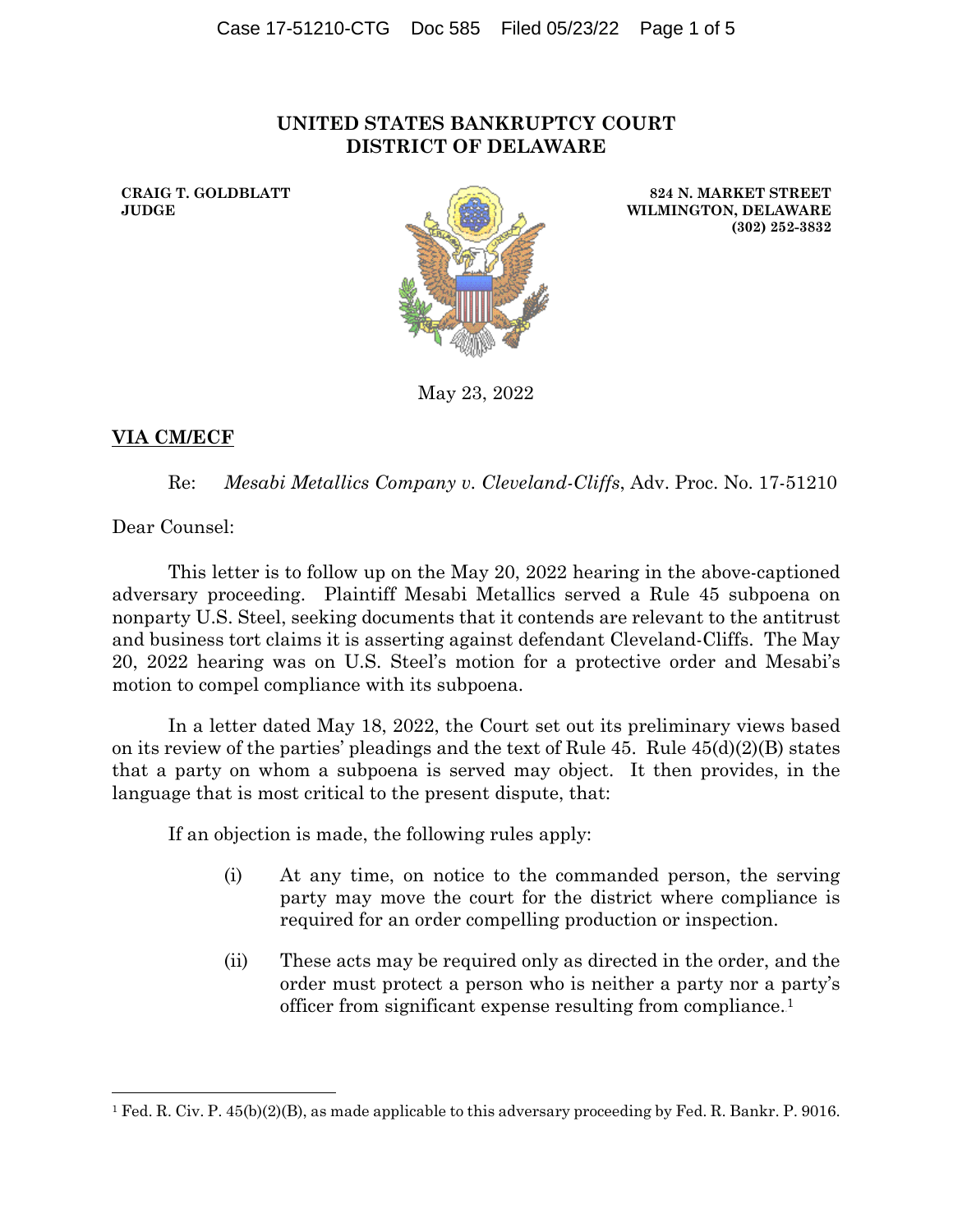*Mesabi Metallics Company v. Cleveland Cliffs*, Adv. Proc. No. 17-51210 May 23, 2022 Page 2 of 5 Case 17-51210-CTG Doc 585 Filed 05/23/22 Page 2 of 5

In the Court's May 18, 2022 letter, the Court expressed its preliminary view that in light of this language, and the Third Circuit's decision in *R.J. Reynolds Tobacco v. Philip Morris, Inc.*,<sup>2</sup> cost-shifting appeared to be mandatory so long as the cost of complying with the subpoena would be "significant." And in view of the declarations provided by U.S. Steel about the costs it had already incurred, the Court expressed its view that the cost of compliance (which had already reached more than \$140,000) was indeed significant.

The parties' argument at the May 20, 2022 hearing, while extremely helpful, did not alter the Court's views on this point. While Mesabi correctly pointed out (as it did in its briefs) that there is case law holding that a court may consider the relative size of the parties in assessing what degree of expense is "significant,"<sup>3</sup> this Court is persuaded that, even for a large company like U.S. Steel, the cost of complying with the subpoena is significant. The Court accordingly concludes that in the circumstances presented here, cost-shifting is mandatory.

Relatedly, Mesabi also correctly points out that there are cases, following a suggestion in *Moore's Federal Practice*, stating that to "determine whether a nonparty should be required to bear all or some of the expense of compliance with a subpoena, the courts consider three factors: (1) whether the nonparty has an actual interest in the outcome of the case; (2) whether the nonparty can more readily bear the costs than can the requesting party; and (3) whether the litigation is of public importance."<sup>4</sup> The passage of *Moore's Federal Practice* on which these cases rely, however, is curious, in that it follows a sentence stating that some courts "have held," as the Third Circuit has in *R.J. Reynolds*, "that Rule 45(d)(2)(B)(ii) *requires* a district court to shift the cost of compliance with a subpoena if those costs are significant."<sup>5</sup>

The *Moore's* treatise offers no explanation how one might square a mandatory requirement to shift costs with a three-factor balancing test. In light of the mandatory language of Rule 45 ("the order must protect a [nonparty] from significant expense"), however, it would perhaps be more appropriate to suggest that the significance of the costs at issue may be considered in light of the three factors the treatise identifies than to imply that the nonparty should be required to bear a significant expense if it has an "interest" in the case, has greater means than the party that issued the subpoena, or if the case is one of public importance. While it is true that the latter reading, which is the one Mesabi urges, has support in some of

<sup>2</sup> 29 Fed. Appx 880 (3d Cir. 2002).

<sup>3</sup> *See, e.g., Sandoz Inc. v. United Therapeutics Corp.*, No. 19-10170, 2021 WL 1259667 (D.N.J. April 6, 2021); *Mallinckrodt LLC v. Actavis Labs FL, Inc.*, No. 2:15-3800 (KSH)(CLW), 2017 WL 5476801 (D.N.J. Feb. 10, 2017).

<sup>4</sup> *See, e.g., Maximum Human Performance, LLC v. Sigma-Tau HealthScience, LLC*, No. 12-6526, 2013 WL 4537790 (D.N.J. Aug. 27, 2013) at \* 4 (citing 9 *Moore's Federal Practice* § 45.41[3]; *In re Subpoenas to Folliard*, No. 10-789, 2012 WL 907763 at \* 2-3 (D.D.C Mar. 16, 2012).

<sup>5</sup> *Moore's Federal Practice* § 45.41[3] (emphasis in original).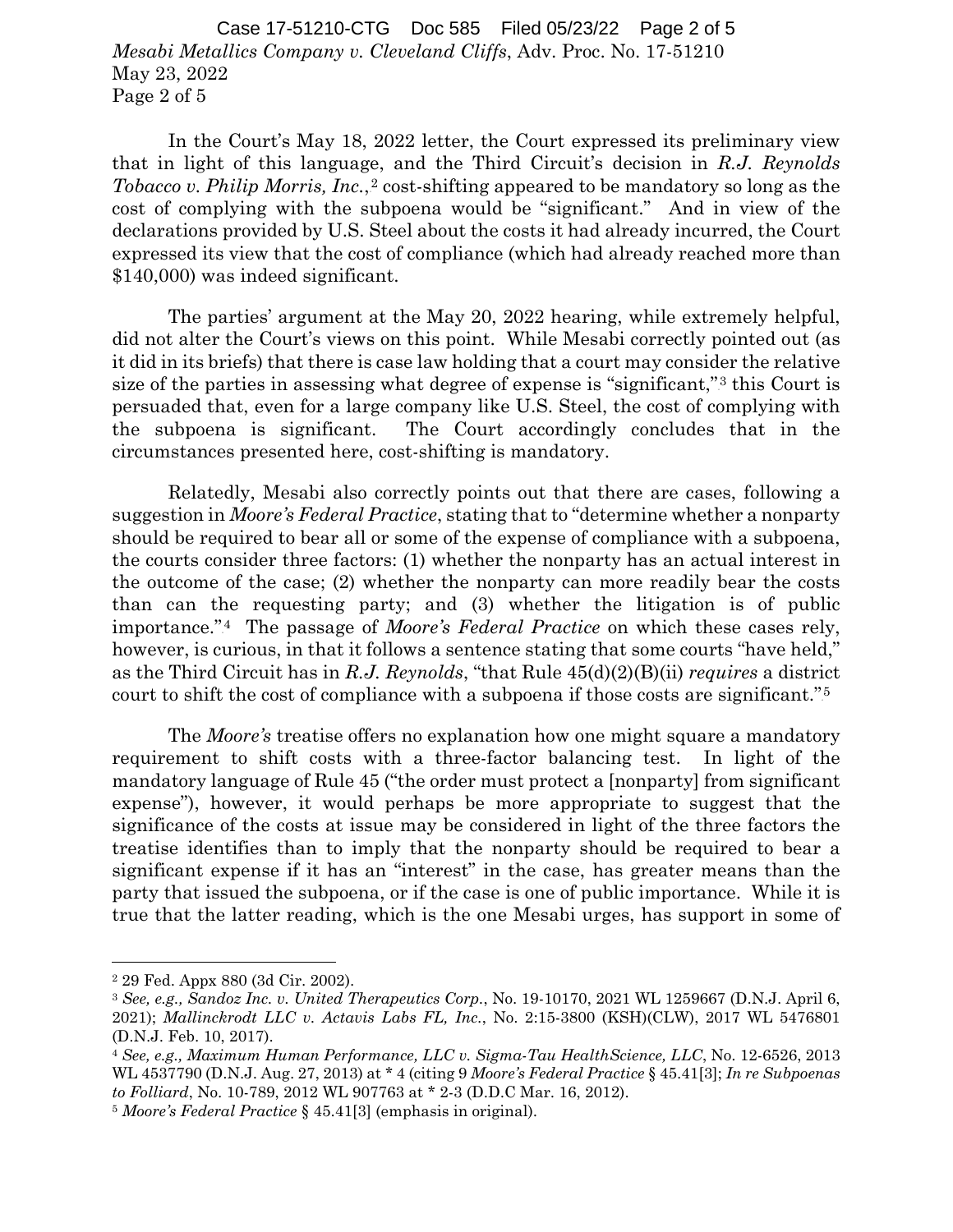*Mesabi Metallics Company v. Cleveland Cliffs*, Adv. Proc. No. 17-51210 May 23, 2022 Page 3 of 5 Case 17-51210-CTG Doc 585 Filed 05/23/22 Page 3 of 5

the case law, neither Mesabi nor the cases on which it relies confronts the fact that this principle is directly contrary to both the language of Rule  $45(b)(2)(B)(ii)$  and the Third Circuit's statement in *R.J. Reynolds* that the rules "impose[] mandatory fee shifting" and require that "[s]ignificant expenses must be borne by the party seeking discovery."<sup>6</sup> Thus reading the three-factor test merely as a tool to help assess whether any given expense is "significant," the Court is persuaded that the costs of complying with Mesabi's subpoena are "significant" even when those costs are viewed in light of the three considerations *Moore's* identifies.

The principal issue that seems to divide the parties, however, is whether the costs that are shifted should include the attorneys' fees associated with attorney review of the documents that are identified in response to a key-word search, to see if those documents are (a) responsive to the requests set out in the subpoena; (b) subject to a claim of privilege; or (c) otherwise contain sensitive business information such that other protections might be appropriate.

Mesabi correctly points out that there are a number of cases stating that conducting such a review is for the benefit of the party subject to the subpoena, and that the party that issues the subpoena should therefore not be required to bear that cost. The Eastern District of Pennsylvania, for example, stated in *Steward Health Care System that the fees at issue there were incurred "as a result of [the third* party's] own desire to check for privileged and confidential documents. These types of attorneys' fees are not subject to reimbursement under Rule 45." <sup>7</sup> Similarly, the Middle District of Pennsylvania found in *Lefta Associates v. Hurley* that fees were not subject to cost-shifting under Rule 45 when the fees "appear largely related to efforts by the bank to protect its own interests in connection with its compliance with the subpoena, by independently reviewing these documents itself to determine claims of privilege it might assert."<sup>8</sup>

Other cases, however, have provided for the reimbursement of legal fees and costs associated with document review and production. For example, the Southern District of Ohio held in *Georgia-Pacific LLC v. American Intern. Specialty Lines Ins. Co*. that a nonparty was entitled to recover the reasonable costs associated with having its "attorneys ... review some ten bankers' boxes of documents, as well as electronically stored information" in light of the concerns that the materials included privileged communications and to prevent "the disclosure of any confidential medical

<sup>6</sup> 29 Fed. Appx at 882-883.

<sup>7</sup> *Steward Health Care System LLC v. Blue Cross & Blue Shield of Rhode Island*, No. 15-572, 2016 WL 8716426 at \*4 (E.D. Pa. Nov. 4, 2016).

<sup>8</sup> *Lefta Assocs. v. Hurley*, No. 1:09-CV-2487, 2011 WL 1793265 at \*4 (M.D. Pa. May 11, 2011).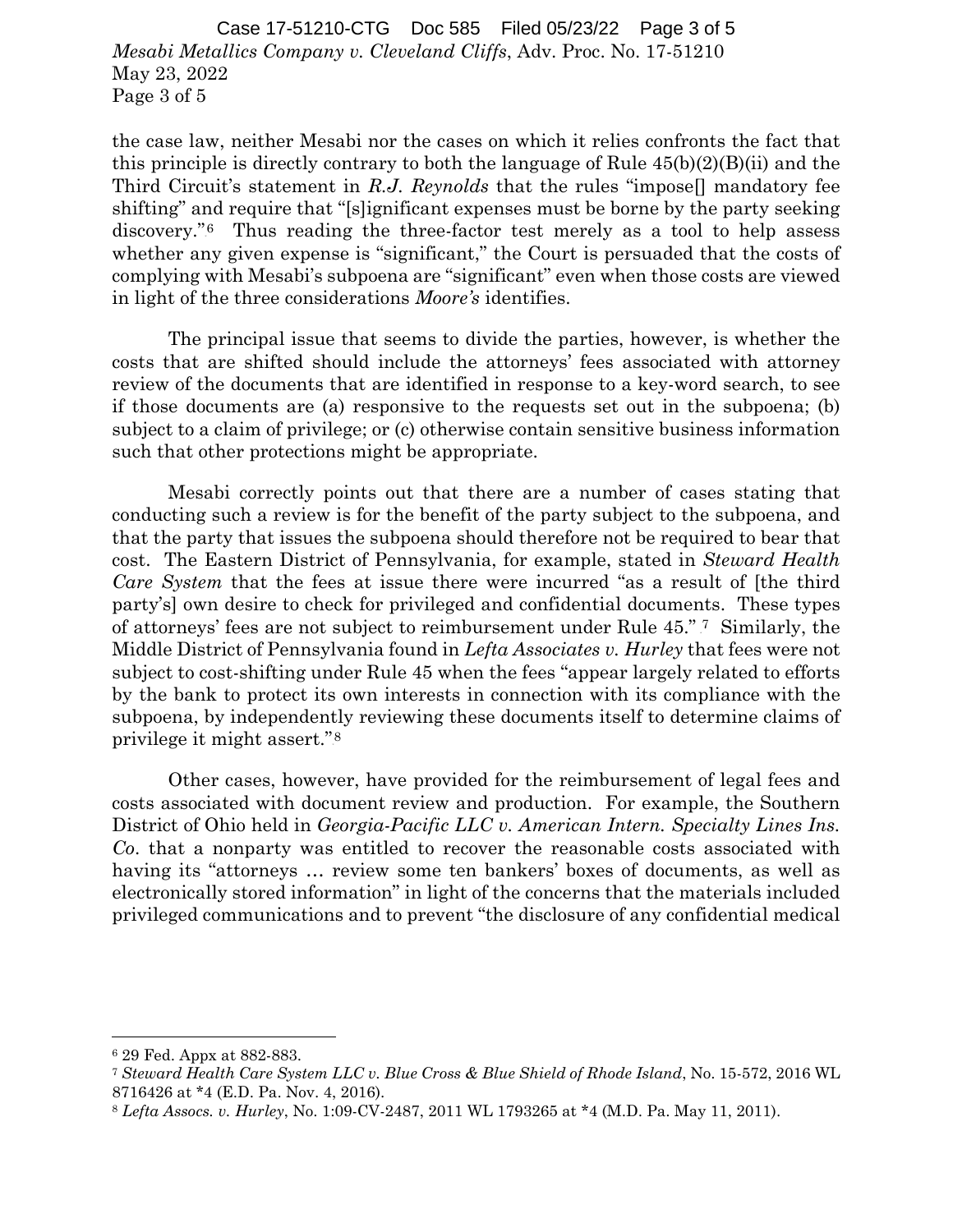*Mesabi Metallics Company v. Cleveland Cliffs*, Adv. Proc. No. 17-51210 May 23, 2022 Page 4 of 5 Case 17-51210-CTG Doc 585 Filed 05/23/22 Page 4 of 5

records or other health information" that could not be disclosed under applicable  $law.^9$ 

It is common ground that when Rule 45 provides that an order compelling compliance with a subpoena "must protect a [nonparty] from significant expense resulting from compliance" that it is referring to significant expenses that are *reasonably* incurred to comply with the subpoena, and that wholly unnecessary or unreasonable costs may not be shifted to the party issuing the subpoena.<sup>10</sup> As one court aptly put it, "an unreasonably incurred expense is not an expense 'resulting from compliance."<sup>11</sup>

Accordingly, the difference between cases like *Steward Health* and *Lefta Associates*, on the one hand, and those like *Georgia-Pacific*, on the other, appears to boil down to the question whether the cost associated with having attorneys review documents that are identified by key word searches of electronic data, to determine whether the documents are in fact responsive to the subpoena, contained privileged communications, or are otherwise subject to protection is a cost that is reasonably incurred. Whatever one might think about that question as an abstract matter, the Court is satisfied that, at least in the context of this case – which involves a subpoena issued by a company to another in the same industry, it is reasonable to have an attorney conduct a document review before the documents are produced.

During the course of the May 20, 2022 hearing, counsel reported that while Mesabi was willing to pay the hard costs associated with the document production (such as the costs associated with hosting the data on a server), it was not willing to pay the costs associated with a document review. Instead, Mesabi's proposal was that U.S. Steel simply produce all of the documents that were generated by the word search, subject to an agreement between the parties (perhaps backed by an order of the Court) stating that the production of any otherwise privileged communication would not constitute a waiver of the privilege and that no commercially sensitive information could be used for any purpose unrelated to the litigation.

Mesabi is correct that such a proposal would fairly reflect the holdings of *Steward Health Care* and *Lefta Associates*. But regardless of whether this Court might have found it reasonable in those cases for the third parties who were subject to the subpoenas in those cases to conduct a document review before producing the

<sup>9</sup> *Georgia-Pacific LLC v. American Intern. Specialty Lines Ins. Co*.*,* 278 F.R.D. 187, 191 (S.D. Ohio 2010).

<sup>10</sup> *Steward Health Care System*, 2016 WL 8716426, at \*3; *In re Application of Michael Wilson & Partners, Ltd., for Judicial Assistance Pursuant to 28 U.S.C. 1782*, 520 Fed. Appx. 736, 739 (10th Cir. 2013) ("Although Rule 45(c)(2)(B)(ii) protects a nonparty subpoena respondent from 'significant expense,' expenses ... must be reasonable.") (quoting *United States v. Columbia Broadcasting Sys., Inc.*, 666 F.2d 364, 371 n. 9 (9th Cir. 1982)); *In re Modern Plastics Corp.*, 536 B.R. 783, 788 (Bankr. W.D. Mich. 2015) (same).

<sup>11</sup> *United States v. McGraw–Hill Companies, Inc.*, 302 F.R.D. 532, 536 (C.D. Cal. 2014).